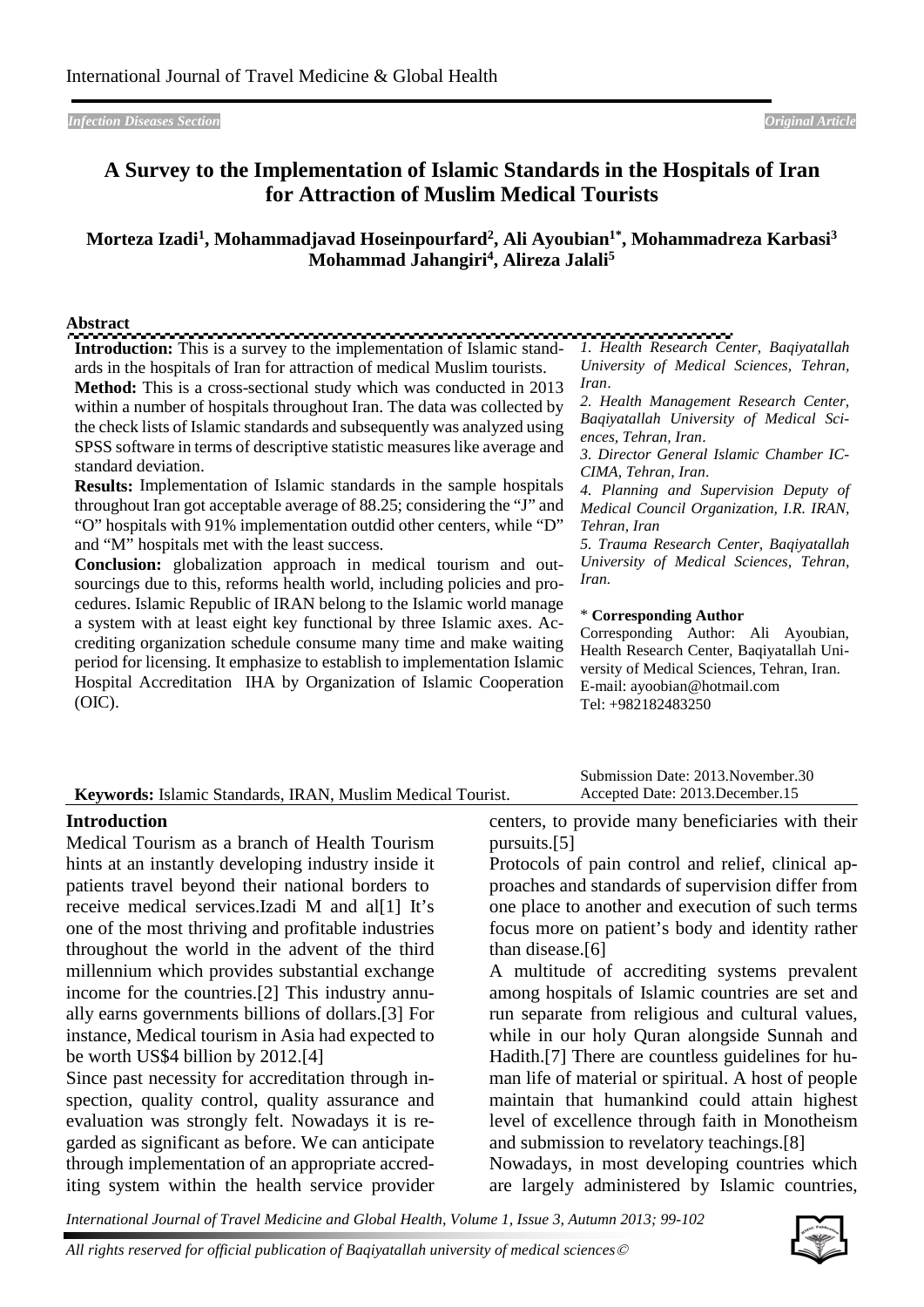hospital standardization is being attached much importance. Furthermore, these countries annually expend substantial sums to issue necessary licenses alongside regular updating fees.[\[9\]](#page-3-8)

By Islamic approach in hospital accreditation, therapists first bear revelatory teachings in mind as a basis for their treatment then concentrate on human problems.[\[10\]](#page-3-9) The occident has always disregarded that doctrinal priority which forms a basis for the process of treatment except for a small portion.[\[11\]](#page-3-10) If we plan to employ systems and models originating from a secular foundation, it is more logical to accustom them to the Islamic rules.[\[12\]](#page-3-11)

Today, definitions of health give a lot of thought to mental health and human spirit which are mainly improved via monotheism and deep thinking on the origin of creation.[\[13\]](#page-3-12)

This study aims to customize the hospital standards on a number of hospitals throughout Islamic Republic of Iran thereby creating an Islamic accreditation system.

### **Methods**

The article has a descriptive design and was conducted in 2013 to examine Islamic standards on a number of hospitals across Islamic Republic of Iran thereby attracting medical tourists from member countries of OIC.

Statistical universe comprised 16 hospitals selected by Ministry of Health from 6 states, namely Tehran, Esfahan, Shiraz, Yazd, Mashhad and Ta-

briz. Sample hospitals were chosen in terms of official evaluations together with involvement in medical tourism.

The checklists for data gathering consisted of 2 sections. The first comprised inquiries on general features of the hospital and the second was made up of 8 categories of standards, including engineering and construction of medical centers, general staff, specialized staff, gynecology, committees, nutrition, reception, patient's evaluation. Afterwards, implementation of each standard was measured through the scales of zero (not reached), 1 (reached partly), and2 (reached completely). The checklists of standards were approved by masters of science, jurisprudence and humanities. Researchers obtained required permission from Ministry of Health; subsequently, devices of interview and observation were utilized to fill out the check lists of standards. The collected data was analyzed by the software of SPSS ver. 16. The researchers drew on descriptive statistics during analysis to elucidate scores of hospitals.

### **Results**

According to the table 1, implementation of Islamic standards by the hospitals was highly successful.

According to the following diagram, "J" and "O" hospitals surpassed others in implementation of Islamic standards. On the other hand, "D" and "M" hospitals reached the Islamic standards to the lowest degree.

**Table 1.** Average and standard deviation of the implementation of Islamic standards in the sample hospitals

| Hospital     | <b>Total score</b> | Percent | Average | Std. dev. |
|--------------|--------------------|---------|---------|-----------|
| $\mathbf{A}$ | 107                | 90      | 1.75    | 50.0      |
| B            | 106                | 89      | 1.73    | 54.0      |
| $\mathsf C$  | 107                | 90      | 1.91    | 33.0      |
| D            | 100                | 84      | 1.63    | 60.0      |
| E            | 107                | 90      | 1.75    | 53.0      |
| ${\bf F}$    | 107                | 90      | 1.73    | 50.0      |
| G            | 106                | 89      | 1.72    | 54.0      |
| H            | 105                | 88      | 1.72    | 55.0      |
| I            | 105                | 88      | 1.77    | 58.0      |
| J            | 108                | 91      | 1.68    | 46.0      |
| $\bf K$      | 103                | 87      | 1.75    | 59.0      |
| L            | 107                | 90      | 1.63    | 50.0      |
| $\mathbf M$  | 100                | 84      | 1.63    | 63.0      |
| $\mathbf N$  | 107                | 90      | 1.75    | 50.0      |
| $\Omega$     | 108                | 91      | 1.77    | 52.0      |
| $\mathbf P$  | 107                | 90      | 75.1    | 50.0      |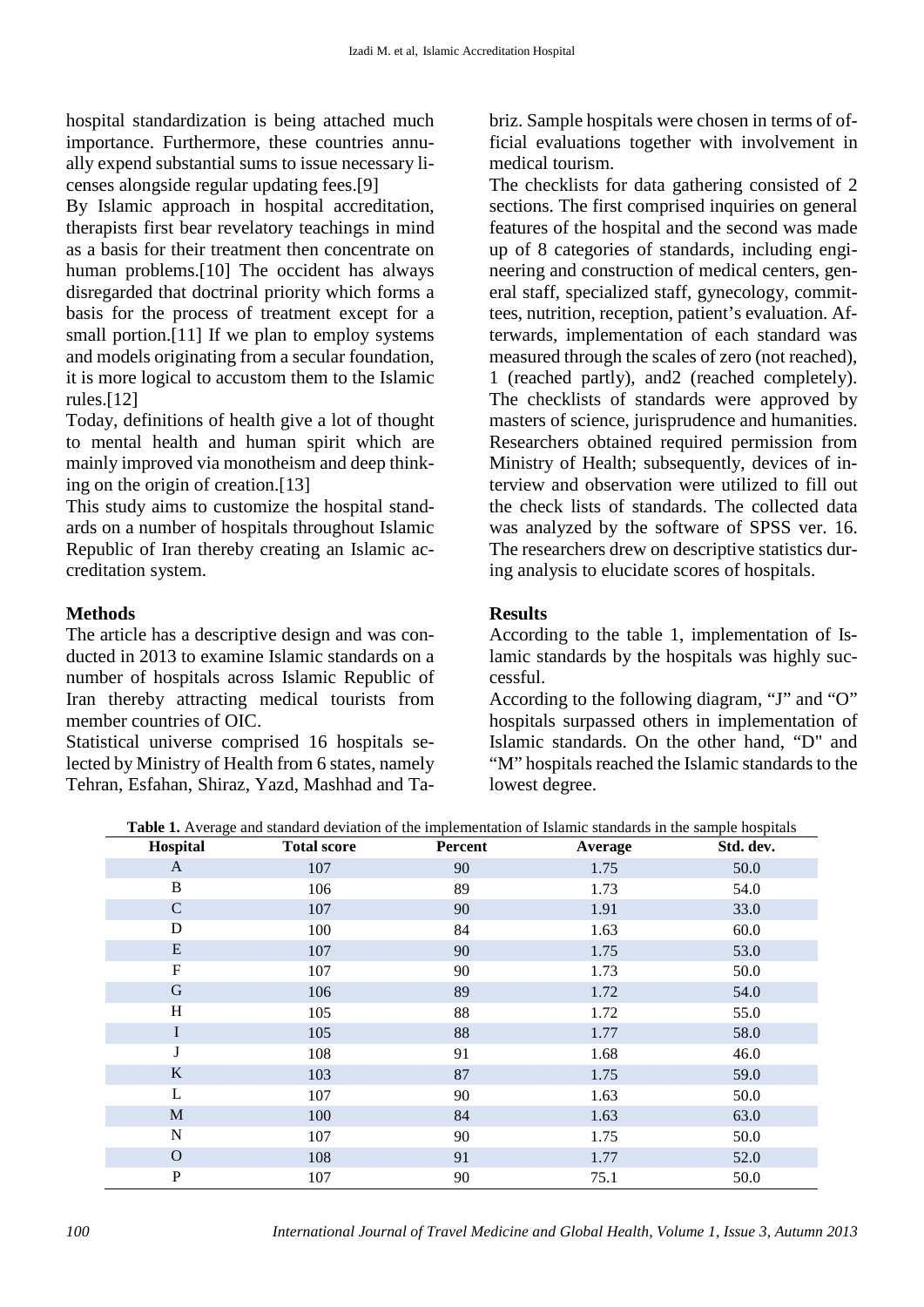

Figure 1. Comparison of Hospitals according the new accreditation system

### **Discussion**

In the age of globalization, patients look for appropriate health services all round the world; As a result, medical tourism has remarkably developed.[\[14\]](#page-3-13) Everywhere in developing Countries, Financiers have been founding 5 star hospitals aimed for medical tourist attraction which possess specialized staff having been trained at advanced academies. Most importantly, these hospitals have always been seeking international accreditation to ensure high quality of their services along with competitive prices.<sup>[\[15\]](#page-3-14)</sup>

Islamic resources have remained free from any alteration along hundreds of years and this is steadiness necessary to devise a new system of accreditation and assessment.[\[16\]](#page-3-15)

Existing systems as attempts to found a basis for accreditation surely assist in creating new ones. [\[17,](#page-3-16) [18\]](#page-3-17) Actually, deficiency and inconsistency identified in them along with loss of competition arouse hospitals all through the world to incline towards new methods which could be derived from Islamic teachings.[\[19\]](#page-3-18)

Islam comprehensively defines human nature and provides them with well-rounded instructions which satisfy their worldly and afterworld essentials.[\[20\]](#page-3-19)

Accordingly, through faith in revelatory teachings and relying on plenty of Hadiths we can arrive at a thorough and stable accrediting system.

All things considered, the characteristics of a

medical center extracted from Islamic sources are classified as follows:

- A. Location
- B. Construction
- C. Wards and units

As the health care standards and their execution are clearly known and definite worldwide, international confirmation and assurance for the quality of medical tourist services and drugs are of great importance.[\[21\]](#page-3-20) Lack of standards or wrong use of them will lead to fall in quality of services and rise in costs which ultimately cause the hospital to descend within international ranking.[\[22\]](#page-3-21)

Considering Rana's findings, accrediting systems considerably increase patients' satisfaction from medical services and at the same time nursing staff feel more enthusiastic to take part in offering medical services. Additionally, as patient's information is always available, medical slips largely drop off. Other advantages are cut in waiting time for paying the charges and purchasing medicine from drugstore. Accrediting systems also provide conditions that patient's rights are fully complied.

### **Conclusion**

Medical tourism is growing not only due to globalization, healthcare outsourcings and the Information technology products but also due to the health globalization reforms in trade of goods and services, including the various supportive policies